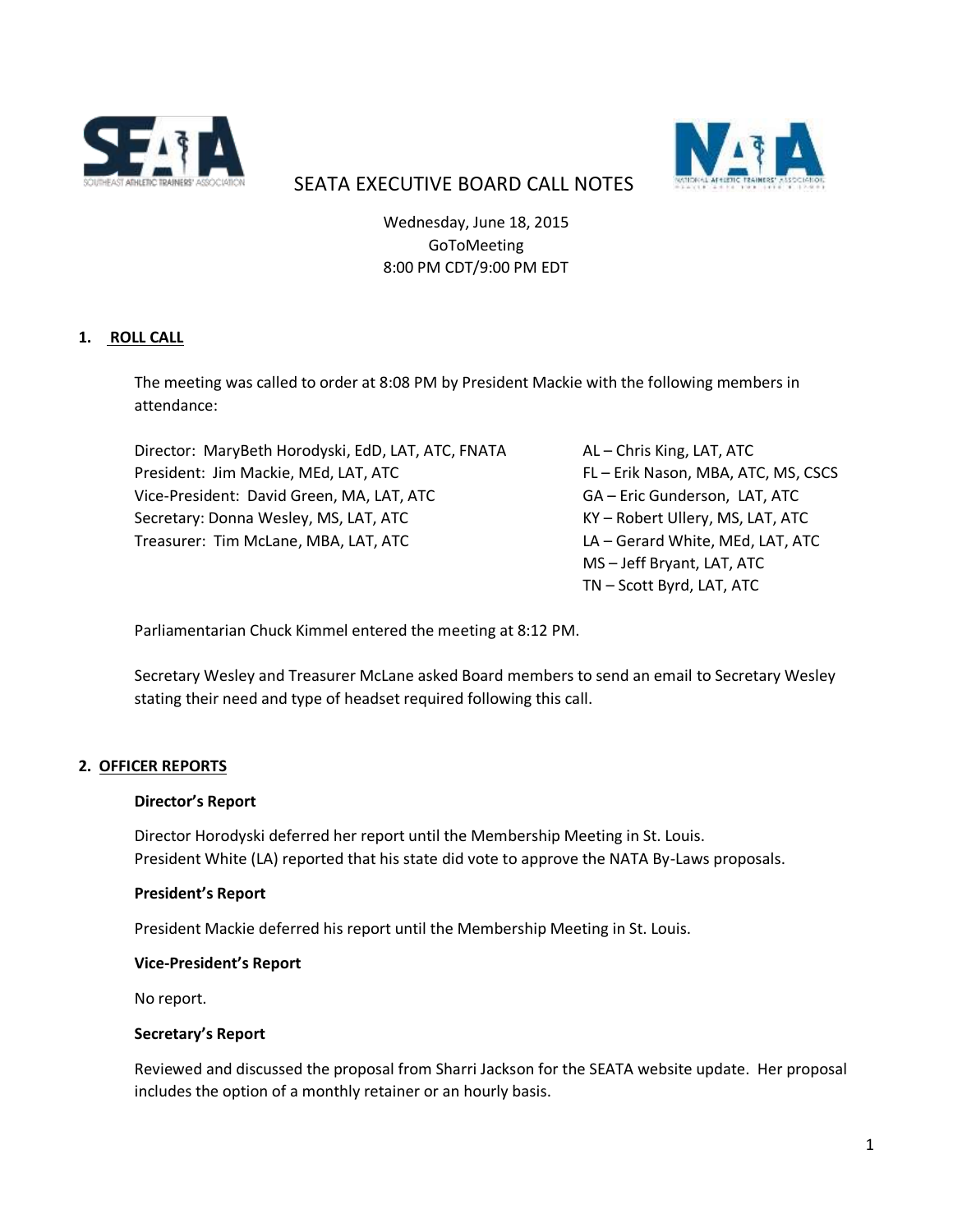## **Treasurer's Report**

No report.

## **3. UNFINISHED BUSINESS**

- 1. Treasurer McLane is continuing to discuss potential change to NATA's accountant and will further discuss or make motion at Board Meeting.
- 2. Review both sets of the Meeting Minutes (Closed Session and Regular Meeting Minutes).
- 3. Consent agenda items include a College/University Athletic Training Committee nomination from Mississippi.
- 4. President White (LA) has developed a timeline for the upcoming SEATA Elections and this will be presented in advance of the Call for Nominations at the Members' Meeting in St. Louis.
- 5. The new SEATA Safe Sport School Grant language and updated application needs to be carefully reviewed.
- 6. The response from the SEATA Honors & Awards Committee for the Board questions was reviewed and their response will look to be adopted or amended at the next Board meeting.
- 7. Board members should review their designated Key Focus Areas of the new SEATA Strategic Plan.
- 8. Treasurer McLane will review with other members of the District Secretary Treasurer's Committee to make sure that we are aligned with other Districts on the compensation for our speakers at our District Meetings.
- 9. The State Association Marketing Grant Application form was reviewed and Alabama has presented a proposal that will need to be voted upon.
- 10. The contract agreement from the NATA Foundation for the SEATA Research Grant was reviewed and will need to be voted upon at the meeting.

## **4. NEW BUSINESS**

- 1. The SEATA scholarship grant program for the NATA's StarTRACKS was reviewed by Secretary Wesley and the current agreement form was presented for discussion.
- 2. The SEATA Grievance Policy was removed from the agenda due to the fact that several sample documents pertaining to the BOC Approved Provider requirements were provided by Aaron Sciascia and Secretary Wesley, Treasurer McLane and Vice President Green will be reviewing these and make any upcoming recommendations.
- 3. The Governmental Affairs Committee Chair, Jerry Stevens, and Treasurer McLane presented material regarding the need for SEATA Legislative Grants to parallel the NATA's Legislative Grant program.
- 4. New work groups will be developed and President Mackie asked Board members to be involved on either the 5 year plan on Future Meetings or the Corporate Partnership Program work group. Additional members are encouraged so State Presidents are asked to identify other potential work group members